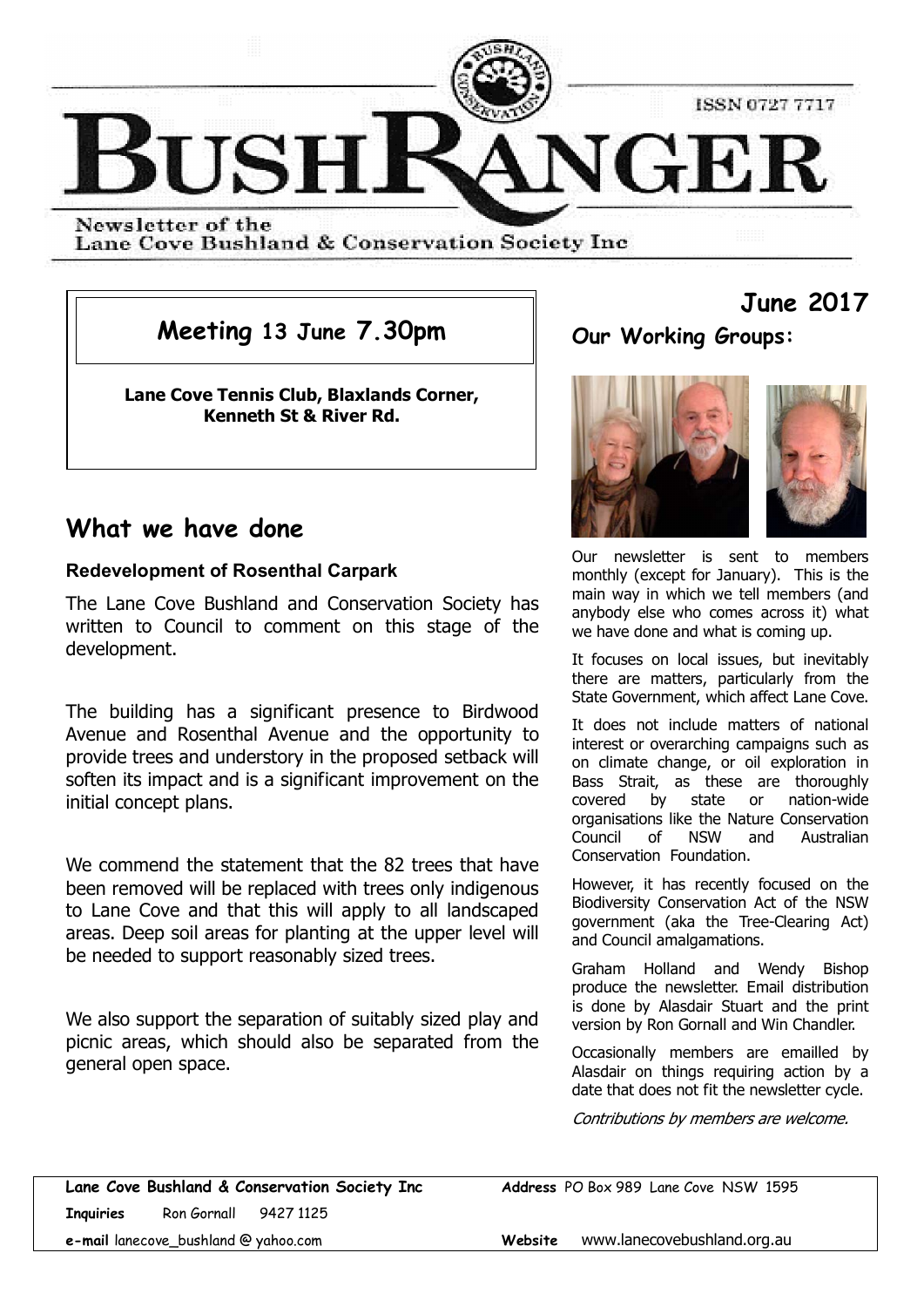# **What is coming up**

**Meeting with Anthony Roberts – presenting our concerns.** Members of the Society, LCSAG (LC Sustainability Action Group) and Ryde Hunters Hill Flora and Fauna Society are meeting Anthony Roberts as Planning Minister on June 6, to present our concerns primarily on the Biodiversity Conservation Act and regulations. We will also discuss banning plastic bags and council amalgamations.

### **TREES AT RISK<sup>6</sup> Developers can CONVERT THEM TO CASH During the 6-week public consultation period we have a real opportunity to get a better outcome** (how to help, see below)



## **Key points you could make:**

• The draft regulations, codes and Vegetation State Environment Planning Policy spell DISASTER for our wildlife and our communities.

• The Vegetation SEPP MUST be released for public comment.

• Tree protection MUST NOT be relegated to Council DCPs. Protection of native and non-native trees must be left in the Courtenforceable LEPs.

• Developers will be able to clear important habitat in city and country though making cash payments BUT money cannot compensate for the destruction of nature. Cash for clearing IS NOT an acceptable alternative.

Any vegetation offsets MUST be of the same ecological community and habitat value as the vegetation being cleared. These offsets must also be located near the area where vegetation has been cleared, not hundreds of kilometres away.

- Protection of local biological diversity MUST be included
- Cumulative effects MUST be included in the Regulations.
- Protection of local wildlife MUST be included in the operation of the SEPP & wildlife MUST be protected during any clearing.

A list of the relevant documents: https://www.landmanagement.nsw.gov.au.

In particular see the State Environmental Planning Policy (Vegetation) Explanation of Intended Effect (SEPP)

## **Submissions must be made by June 21st.**

#### **How to make a call to our Environment and Planning Ministers:**

• Minister Upton's office number is (02) 8574 6107. Minister Roberts' office number is (02) 8574 5600. You can call the NSW Premier's office on (02) 8574 5000.

One of their staff members will answer. Let them know that you would like to leave a message for the Minister. The staff will be very polite and are used to taking calls from people just like you. You can also email them.

*Thank you for your help in protecting Sydney's wildlife and Sydney's tree canopy. They really need your help RIGHT NOW.*



## **Attention - fee changes for Bush Kids**

Firstly, thank you to all our Lane Cove Bush Kids families and for your ongoing support of our Society.

There will no longer be free activities for Society members; instead there is now a voucher system.

Members who have recently joined or renew membership for the new financial year (1 July 2017 to 30 June 2018) will be issued two vouchers to attend Lane Cove Bush Kids activities free of charge.

Vouchers will be sent to you by our Society Treasurer in July.

We hope you will be understanding of this change and continue to support the Society and Lane Cove Bush Kids.